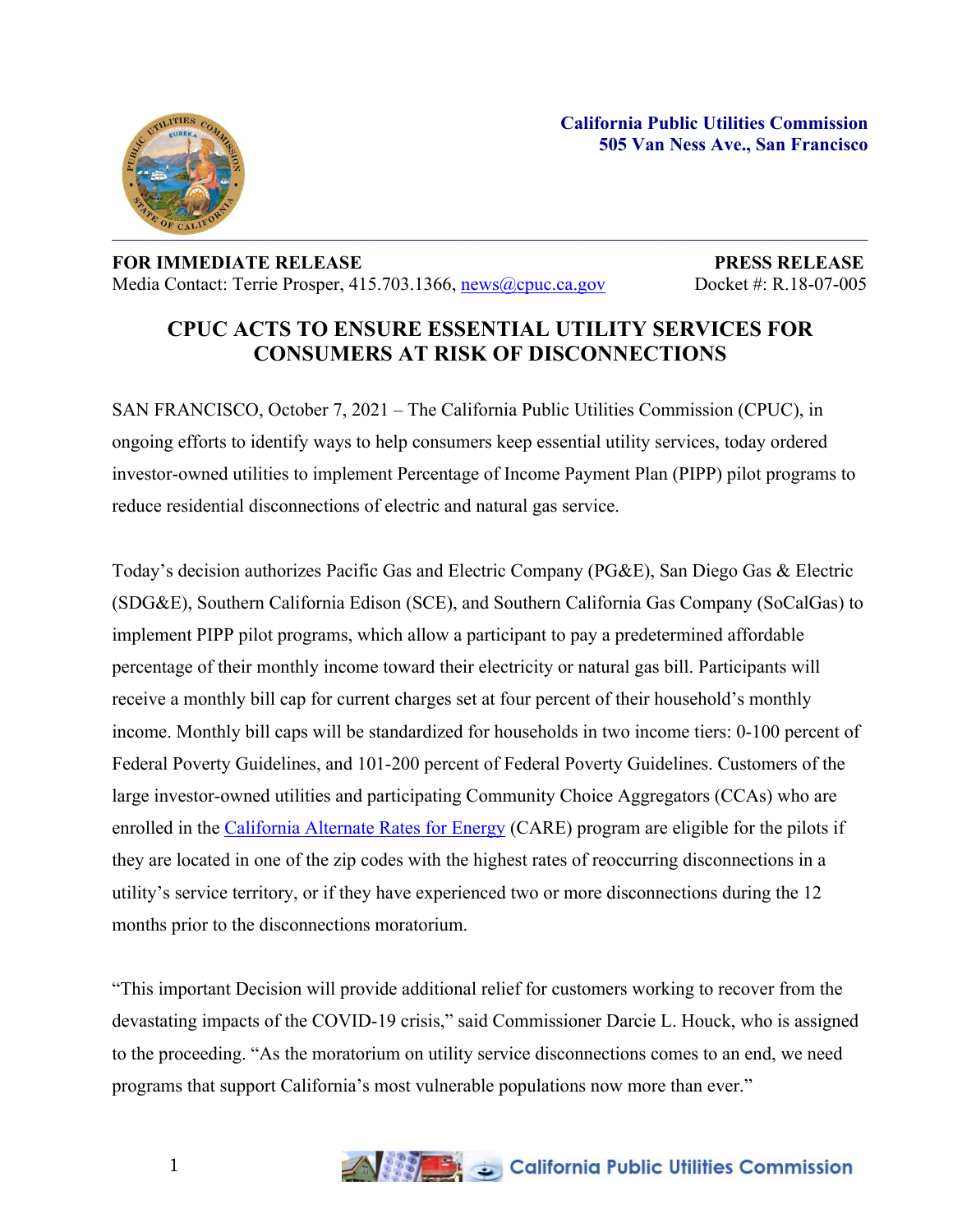PG&E, SDG&E, SCE, and SoCalGas will enroll up to 15,000 total participants for 48 months to test whether a PIPP program can reduce the number of low-income households at risk of disconnection, encourage participation in energy saving and energy management programs, increase access to essential levels of energy service, and control program costs.

"We know that many Californians chronically struggle to pay their bills to meet their most basic human needs, such as electricity and natural gas. The Percentage of Income Payment Plan will provide the most vulnerable Californians, especially the elderly and others on limited fixed incomes, with an affordable bill that they can pay," said Commissioner Martha Guzman Aceves.

"This innovative pilot can help address a growing financial, health, and safety risk for thousands of Californians who struggle to afford essential utility services," said Commissioner Clifford Rechtschaffen.

The CPUC has taken many actions toward ensuring consumers have safe and affordable energy service, including initiating a proceeding focused on the San Joaquin Valley to establish a methodology for identifying disadvantaged communities in the region and approving \$56 million in funding for 11 pilots that seek to reduce energy costs for households in these communities by way of appliance retrofit pilots, expanded outreach and enrollment in existing demand-side management programs, and new bill protection measures. In addition, in response to the COVID-19 pandemic, which has exacerbated affordability challenges, the CPUC has taken numerous measures to help protect consumers, including temporary moratoria on disconnections for failure to pay utility bills, expanded access to bill subsidy programs, and requiring utilities to offer payment plans for customer debt.

On September 28, 2017, Senate Bill 598 was signed into law requiring the CPUC to develop rules, policies, and regulations with a goal of reducing the statewide disconnection rate of natural gas and electric utility customers by January 1, 2024. Additionally, the CPUC must analyze the impacts of any utility rate increases on disconnection rates in each utility's General Rate Case.

The proposal voted on is available at

[https://docs.cpuc.ca.gov/PublishedDocs/Published/G000/M412/K735/412735667.PDF.](https://docs.cpuc.ca.gov/PublishedDocs/Published/G000/M412/K735/412735667.PDF)